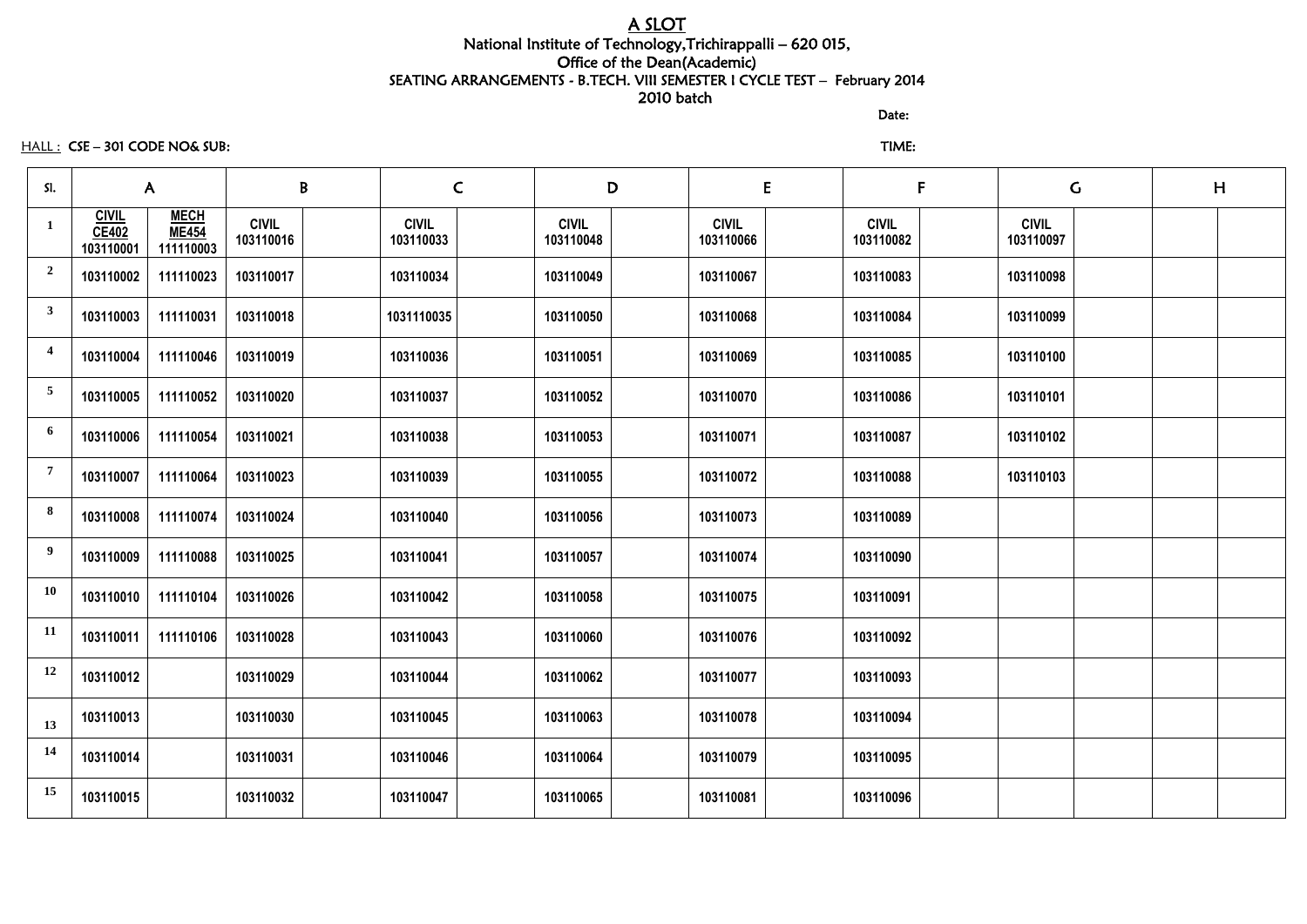# A SLOT National Institute of Technology,Trichirappalli – 620 015, Office of the Dean(Academic) SEATING ARRANGEMENTS - B.TECH. VIII SEMESTER I CYCLE TEST – February 2014 2010 batch

discussion of the contract of the contract of the Date:

## HALL : CSE – 301 CODE NO& SUB: TIME:

| SI.            |                                         |                         | $\mathsf{K}$            |                         | M                       | N                       | $\mathbf O$             | P         |
|----------------|-----------------------------------------|-------------------------|-------------------------|-------------------------|-------------------------|-------------------------|-------------------------|-----------|
| $\mathbf{1}$   | <b>CSE</b><br><b>HM402</b><br>106109018 | <b>CSE</b><br>106110013 | <b>CSE</b><br>106110029 | <b>CSE</b><br>106110046 | <b>CSE</b><br>106110061 | <b>CSE</b><br>106110077 | <b>CSE</b><br>106110092 |           |
| $\overline{2}$ | 106109097                               | 106110014               | 106110031               | 106110047               | 106110062               | 106110078               | 106110093               |           |
| $\mathbf{3}$   | 106109097                               | 106110015               | 106110032               | 106110048               | 106110063               | 106110079               | 106110094               | $\bullet$ |
| 4              | 106110001                               | 106110016               | 106110033               | 106110049               | 106110064               | 106110080               | 106110095               |           |
| 5              | 106110002                               | 106110017               | 106110034               | 106110050               | 106110065               | 106110081               | 106110096               |           |
| 6              | 106110003                               | 106110018               | 106110035               | 106110051               | 106110066               | 106110082               | 106110097               |           |
| $\overline{7}$ | 106110004                               | 106110019               | 106110036               | 106110052               | 106110067               | 106110083               | 106110098               |           |
| 8              | 106110005                               | 106110020               | 106110037               | 106110053               | 106110068               | 106110084               | 106110099               |           |
| 9              | 106110006                               | 106110021               | 106110038               | 106110054               | 106110069               | 106110085               | 106110100               |           |
| 10             | 106110007                               | 106110022               | 106110039               | 106110055               | 106110070               | 106110086               | 106110101               |           |
| <b>11</b>      | 106110008                               | 106110024               | 106110040               | 106110056               | 106110071               | 106110087               | 106110102               |           |
| 12             | 106110009                               | 106110025               | 106110041               | 106110057               | 106110073               | 106110088               | 106110103               |           |
| 13             | 106110010                               | 106110026               | 106110042               | 106110058               | 106110074               | 106110089               | 106110104               |           |
| 14             | 106110011                               | 106110027               | 106110044               | 106110059               | 106110075               | 106110090               | 106110105               |           |
| 15             | 106110012                               | 106110028               | 106110045               | 106110060               | 106110076               | 106110091               | 106110107               |           |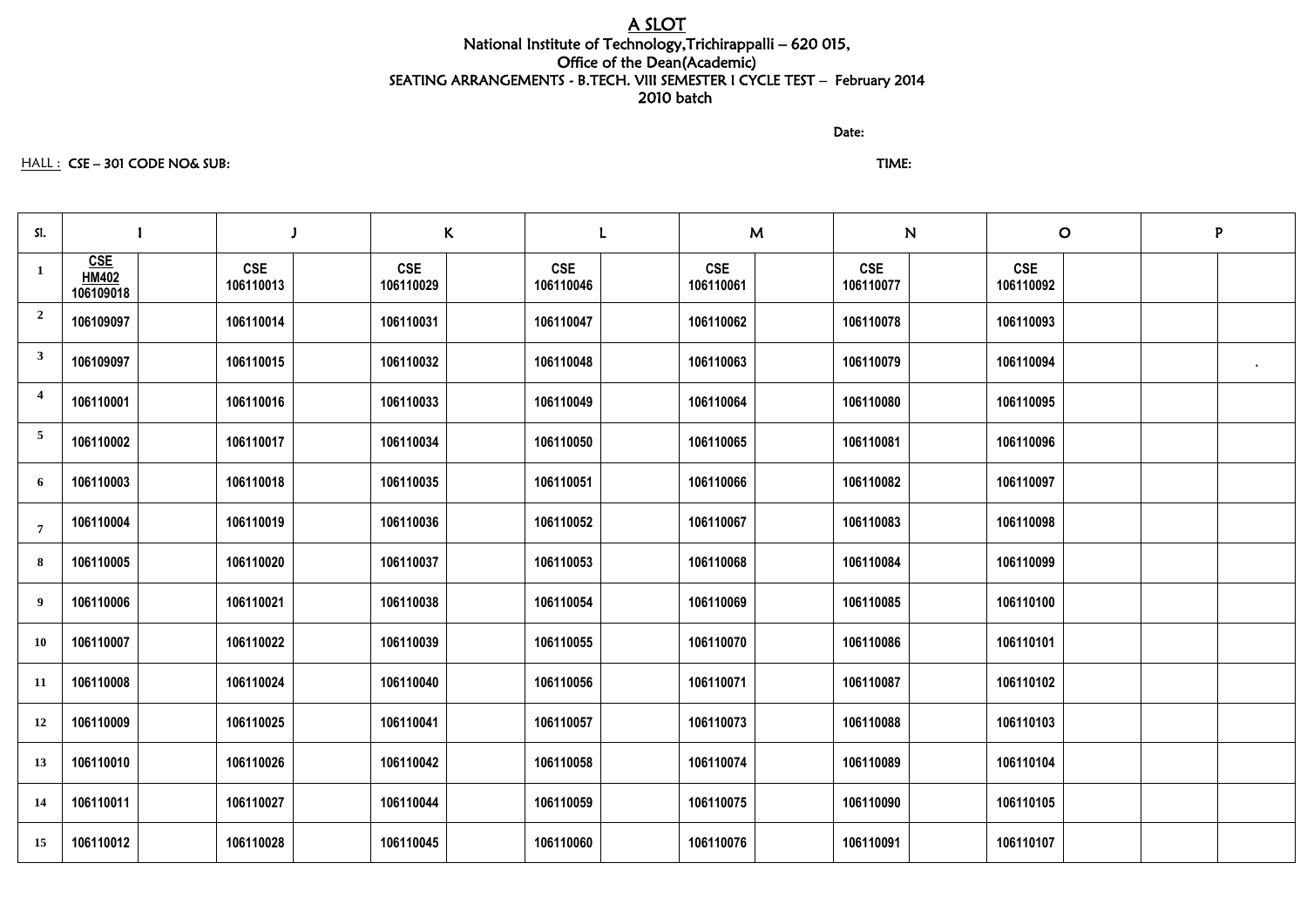# A SLOT

## National Institute of Technology,Trichirappalli – 620 015, Office of the Dean(Academic) SEATING ARRANGEMENTS - B.TECH. VIII SEMESTER I CYCLE TEST – February 2014 2010 batch

discussion of the contract of the contract of the Date:

#### HALL : CSE – 302 CODE NO& SUB: TIME:

| SI.                     | $\mathsf{A}$                 |                         | B                         |                         | $\mathsf{C}$              |                         |                           | D                       |                           | E                       |                           | F | $\mathsf{G}$              |  | H |  |
|-------------------------|------------------------------|-------------------------|---------------------------|-------------------------|---------------------------|-------------------------|---------------------------|-------------------------|---------------------------|-------------------------|---------------------------|---|---------------------------|--|---|--|
| $\mathbf{1}$            | <b>PRODN</b><br><b>PR402</b> | $CHLHM402$<br>102110001 | <b>PRODN</b><br>114110018 | <b>CHL</b><br>102110016 | <b>PRODN</b><br>114110034 | <b>CHL</b><br>102110031 | <b>PRODN</b><br>114110050 | <b>CHL</b><br>102110047 | <b>PRODN</b><br>114110067 | <b>CHL</b><br>102110062 | <b>PRODN</b><br>114110083 |   | <b>PRODN</b><br>114110100 |  |   |  |
| $\overline{2}$          | 114110001                    | 102110002               | 114110019                 | 102110017               | 114110035                 | 102110032               | 114110051                 | 102110048               | 114110068                 | 102110063               | 114110084                 |   |                           |  |   |  |
| 3 <sup>1</sup>          | 114110002                    | 102110003               | 114110020                 | 102110018               | 114110036                 | 102110033               | 114110052                 | 102110049               | 114110069                 | 102110064               | 114110085                 |   |                           |  |   |  |
| $\overline{\mathbf{4}}$ | 114110003                    | 102110004               | 114110021                 | 102110019               | 114110038                 | 102110034               | 114110053                 | 102110050               | 114110071                 | 102110065               | 114110087                 |   |                           |  |   |  |
| $\overline{5}$          | 114110005                    | 102110005               | 114110022                 | 102110020               | 114110039                 | 102110035               | 114110054                 | 102110051               | 114110072                 | 102110066               | 114110088                 |   |                           |  |   |  |
| 6                       | 114110006                    | 102110006               | 114110023                 | 102110021               | 114110040                 | 102110036               | 114110055                 | 102110052               | 114110073                 | 102110067               | 114110089                 |   |                           |  |   |  |
| $\overline{7}$          | 114110008                    | 102110007               | 114110024                 | 102110022               | 114110041                 | 102110037               | 114110056                 | 102110053               | 114110074                 | 102110068               | 114110090                 |   |                           |  |   |  |
| 8                       | 114110009                    | 102110008               | 114110025                 | 102110023               | 114110042                 | 102110038               | 114110057                 | 102110054               | 114110075                 | 102110069               | 114110091                 |   |                           |  |   |  |
| 9 <sup>1</sup>          |                              | 102110009               | 114110026                 | 102110024               | 114110043                 | 102110039               | 114110058                 | 102110055               | 114110076                 | 102110070               | 114110092                 |   |                           |  |   |  |
| <b>10</b>               | 114110011                    | 102110010               | 114110027                 | 102110025               | 114110044                 | 102110040               | 114110060                 | 102110056               | 114110077                 |                         | 114110093                 |   |                           |  |   |  |
| <b>11</b>               | 114110012                    | 102110011               | 114110028                 | 102110026               | 114110045                 |                         | 102110042   114110061     | 102110057               | 114110078                 |                         | 114110094                 |   |                           |  |   |  |
| 12                      | 114110014                    | 102110012               | 114110029                 | 102110027               | 114110046                 | 102110043               | 114110062                 | 102110058               | 114110079                 |                         | 114110095                 |   |                           |  |   |  |
| 13                      | 114110015                    | 102110013               | 114110030                 | 102110028               | 114110047                 | 102110044               | 114110063                 | 102110059               | 114110080                 |                         | 114110096                 |   |                           |  |   |  |
| <b>14</b>               | 114110016                    | 102110014               | 114110031                 | 102110029               | 114110048                 | 102110045               | 114110064                 | 102110060               | 114110081                 |                         | 114110098                 |   |                           |  |   |  |
| 15                      | 114110017                    | 102110015               | 114110032                 | 102110030               | 114110049                 | 102110046               | 114110066                 | 102110061               | 114110082                 |                         | 114110099                 |   |                           |  |   |  |